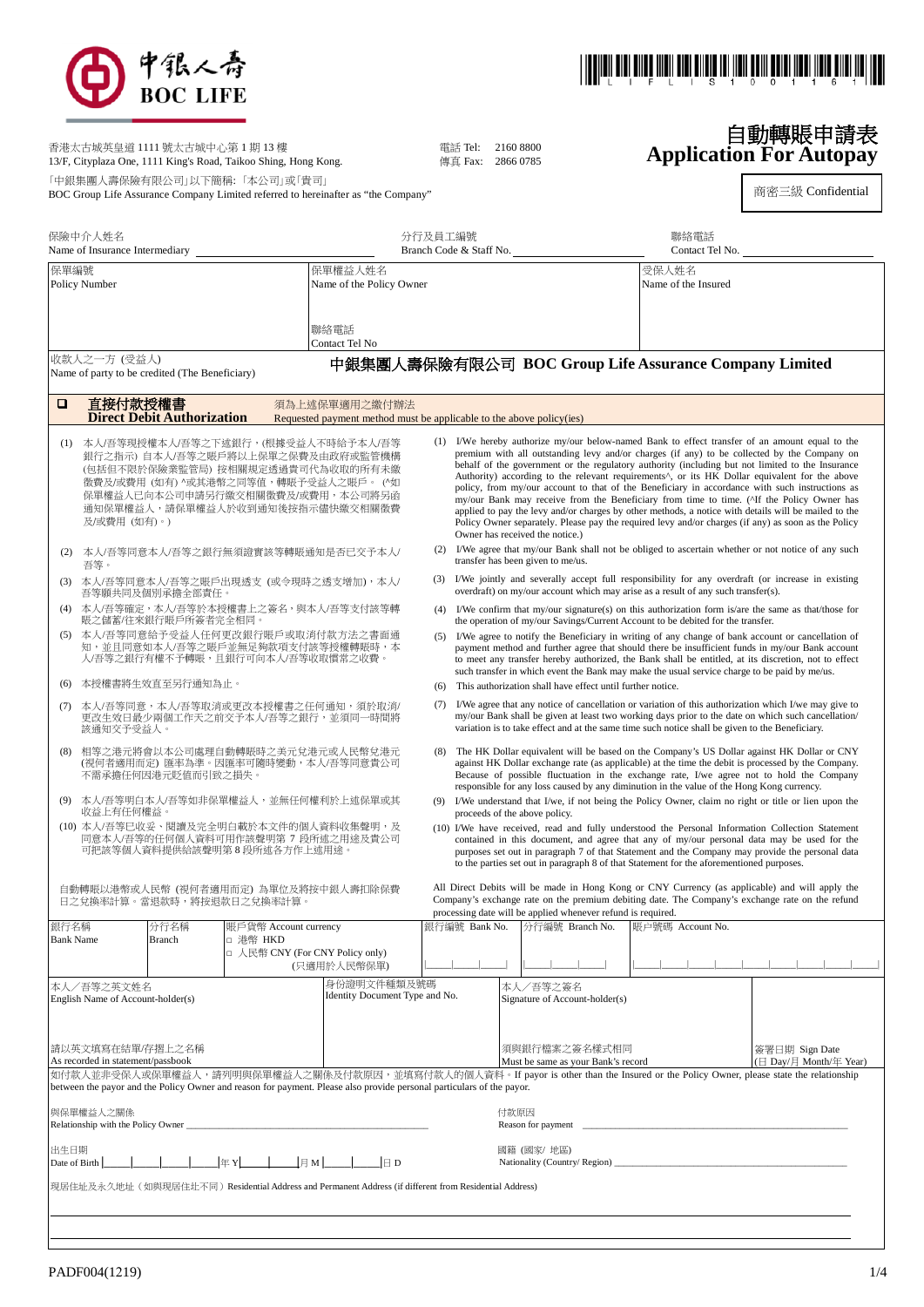| 保單編號 |                                                                                 | 保單權益人姓名                  |                                          | 受保人姓名                                                                                                                                                                                                                  |  |
|------|---------------------------------------------------------------------------------|--------------------------|------------------------------------------|------------------------------------------------------------------------------------------------------------------------------------------------------------------------------------------------------------------------|--|
|      | Policy Number                                                                   | Name of the Policy Owner |                                          | Name of the Insured                                                                                                                                                                                                    |  |
|      |                                                                                 |                          |                                          |                                                                                                                                                                                                                        |  |
|      |                                                                                 |                          |                                          |                                                                                                                                                                                                                        |  |
|      |                                                                                 | 聯絡電話<br>Contact Tel No   |                                          |                                                                                                                                                                                                                        |  |
|      | 收款人之一方(受益人)                                                                     |                          |                                          | 中銀集團人壽保險有限公司 BOC Group Life Assurance Company Limited                                                                                                                                                                  |  |
|      | Name of party to be credited (The Beneficiary)                                  |                          |                                          |                                                                                                                                                                                                                        |  |
| □    | 中銀信用卡直接付款授權書                                                                    |                          | 須為上述保單適用之繳付辦法                            |                                                                                                                                                                                                                        |  |
|      | <b>BOC Credit Card Direct Debit Authorization Form</b>                          |                          |                                          | Requested payment method must be applicable to the above policy(ies)                                                                                                                                                   |  |
|      | 本人,信用卡持卡人,指示並授權貴司按其不時給予中銀信用卡 (國際) 有限公                                           |                          |                                          | I, the Cardholder, hereby authorize the Company to debit and charge an amount equal to the                                                                                                                             |  |
|      | 司 (以下簡稱「卡公司」) 之指示,自本人以下之中銀信用卡賬戶內扣除以上保                                           |                          |                                          | premium with all outstanding levy and/or charges (if any) to be collected by the Company on behalf                                                                                                                     |  |
|      | 單之保費及由政府或監管機構(包括但不限於保險業監管局) 按相關規定透過貴                                            |                          |                                          | of the government or the regulatory authority (including but not limited to the Insurance Authority)<br>according to the relevant requirements <sup>A</sup> , or its HK Dollar equivalent for the above policy from my |  |
|      | 司代為收取的所有未繳徵費及/或費用 (如有) ^或其港幣之同等值。 (^如保單權<br>益人已向本公司申請另行繳交相關徵費及/或費用,本公司將另函通知保單權益 |                          |                                          | following BOC Credit Card Account in accordance with instructions which the Company may give                                                                                                                           |  |
|      | 人,請保單權益人於收到通知後按指示儘快繳交相關徵費及/或費用 (如有)。)                                           |                          |                                          | to BOC Credit Card (International) Ltd. (hereafter called "BOCI") from time to time. (^if the Policy<br>Owner has applied to pay the levy and/or charges by other methods, a notice with details will be               |  |
| (1)  | 下述屬於本人之中銀信用卡賬戶指任何已簽發或即將簽發,以本人為持卡                                                |                          |                                          | mailed to the Policy Owner separately. Please pay the required levy and/or charges (if any) as soon                                                                                                                    |  |
|      | 人,由卡公司發行的任何中銀 VISA 及/或萬事達卡及/或銀聯雙幣卡 (中銀                                          |                          |                                          | as the Policy Owner has received the notice.)                                                                                                                                                                          |  |
|      | 「易達錢」及長城人民幣信用卡除外)賬戶 (包括當此信用卡有效期已過)。<br>此卡現時載有下列賬戶號碼。若日後因補領或轉換此信用卡而引致此卡號碼        |                          |                                          | (1) My said BOC Credit Card Account means the account between me as the Cardholder and<br>BOCI as the credit card company in respect of any BOC Credit Card (including after the                                       |  |
|      | 更改,本人須以書面通知貴司新的替代號碼方可確保此授權書之效用                                                  |                          |                                          | expiry date of the credit card) issued or to be issued under VISA and/or MasterCard and/or                                                                                                                             |  |
|      |                                                                                 |                          |                                          | CUP Dual Currency (except BOC Express Cash Card and BOC Great Wall Renminbi Credit<br>Card) and the same shall for the time being be under the number stated hereinbelow. If the                                       |  |
| (2)  | 本人須確保信用卡賬戶有足夠信用額支付所授權之轉賬。若本人賬戶之信用<br>額不足,貴司保留取消此授權書之權利。                         |                          |                                          | Credit Card number is changed due to card replacement/substitution, I have to inform the                                                                                                                               |  |
| (3)  | 此授權書將有效至本人作出另行通知及由貴司收到及完成處理其通知為                                                 |                          | effect.                                  | Company the new Credit Card number in written notice so as to keep this authorization in                                                                                                                               |  |
|      | 止。若本人欲取消或更改此授權書,須於取消或更改生效一個月前以書面通                                               |                          | (2)                                      | I should ensure sufficient credit is available to meet the authorized transfer. The Company                                                                                                                            |  |
| (4)  | 知貴司。<br>若經信用卡收取的保費需要退回客戶,貴司只能將有關金額退回下列的中銀                                       |                          |                                          | reserves the right to cancel this authorization if there is insufficient credit in the Credit Card                                                                                                                     |  |
|      | 信用卡賬戶內。若本人要求以其他途徑退費,貴司及卡公司將保留收取有關                                               |                          | Account.                                 |                                                                                                                                                                                                                        |  |
|      | 手續費及取消是次因信用卡繳費所產生之優惠及積分的權利。                                                     |                          | (3)                                      | This authorization shall have effect until further notice is received and processed by the<br>Company. Any notice of cancellation or variation of this authorization which I may give to                               |  |
| (5)  | 本人同意必須全數繳清所有到期未付之保費 (如有),貴司方會處理本人以信                                             |                          |                                          | the Company shall be given at least one month prior to the date on which such cancellation or<br>variation is to take effect.                                                                                          |  |
|      | 用卡直接付款之申請。                                                                      |                          | (4)                                      | For all the payment paid by BOC Credit Card, the Company can only refund the relevant                                                                                                                                  |  |
| (6)  | 本人明白並同意續保保費金額 (如有) 將根據保單條款而轉變。                                                  |                          |                                          | amount to the following BOC Credit Card Account. If I request to refund through other                                                                                                                                  |  |
| (7)  | 相等之港元將會以本公司處理自動轉賬時之美元兌港元或人民幣兌港元                                                 |                          |                                          | means, the Company and BOCI reserve the right to charge me the related service fee and<br>cancel the Gift Points and Privileges generated by the credit card transaction.                                              |  |
|      | (視何者適用而定) 匯率為準。因匯率可隨時變動,本人同意貴司不需承擔任<br>何因港元貶值而引致之損失。                            |                          |                                          |                                                                                                                                                                                                                        |  |
|      |                                                                                 |                          | (5)                                      | I agree that I must fully pay all outstanding premium (if any) before the Company will process<br>my application for credit card debit.                                                                                |  |
| (8)  | 本人/吾等已收妥、閱讀及完全明白載於本文件的個人資料收集聲明,及同意                                              |                          | (6)                                      | I understand and agree that the amount of the renewal premium, if any, is subject to change in                                                                                                                         |  |
|      | 本人/吾等的任何個人資料可用作該聲明第 7 段所述之用途及貴公司可把該<br>等個人資料提供給該聲明第 8 段所述各方作上述用途。               |                          |                                          | accordance with the provisions of the policy.                                                                                                                                                                          |  |
|      |                                                                                 |                          | (7)                                      | The HK Dollar equivalent will be based on the Company's US Dollar against HK Dollar or<br>CNY against HK Dollar exchange rate (as applicable) at the time the debit is processed by the                                |  |
|      | 自動轉賬以港幣為單位及將按中銀人壽扣除保費日之兌換率計算。當退款時,                                              |                          |                                          | Company. Because of possible fluctuation in the exchange rate, I agree not to hold the                                                                                                                                 |  |
|      | 將按退款日之兌換率計算。                                                                    |                          | currency.                                | Company responsible for any loss caused by any diminution in the value of the Hong Kong                                                                                                                                |  |
|      |                                                                                 |                          | (8)                                      | I/We have received, read and fully understood the Personal Information Collection Statement                                                                                                                            |  |
|      |                                                                                 |                          |                                          | contained in this document, and agree that any of my/our personal data may be used for the                                                                                                                             |  |
|      |                                                                                 |                          |                                          | purposes set out in paragraph 7 of that Statement and the Company may provide the personal<br>data to the parties set out in paragraph 8 of that Statement for the aforementioned purposes                             |  |
|      |                                                                                 |                          |                                          |                                                                                                                                                                                                                        |  |
|      |                                                                                 |                          |                                          | All Direct Debits will be made in Hong Kong Currency and will apply the Company's exchange<br>rate of premium debiting date. The Company's exchange rate on the refund processing date will                            |  |
|      |                                                                                 |                          |                                          | be applied whenever refund is required.                                                                                                                                                                                |  |
|      | 中銀信用卡持卡人英文姓名 (必 <b>須為保單權益人</b> )                                                |                          | 賬戶貨幣 Account currency                    |                                                                                                                                                                                                                        |  |
|      | English Name of BOC Credit Card Cardholder (Must be the Policy Owner)           |                          | □ 港幣 HKD                                 |                                                                                                                                                                                                                        |  |
|      |                                                                                 |                          |                                          | □ 人民幣 CNY (只適用於以中銀雙幣信用卡支付「康年支取現金保險計劃」保費)<br>(For Good Year Cash Coupon Insurance Plan paid by BOC Dual Currency Credit Card only)                                                                                      |  |
|      |                                                                                 |                          |                                          |                                                                                                                                                                                                                        |  |
|      | 中銀信用卡號碼 BOC Credit Card Number                                                  |                          |                                          | 信用卡有效日期 Card Expiry Date                                                                                                                                                                                               |  |
|      |                                                                                 |                          |                                          |                                                                                                                                                                                                                        |  |
|      |                                                                                 |                          |                                          | ____  (月 MM/年 YY)                                                                                                                                                                                                      |  |
|      |                                                                                 |                          |                                          |                                                                                                                                                                                                                        |  |
|      |                                                                                 |                          |                                          |                                                                                                                                                                                                                        |  |
|      |                                                                                 |                          |                                          |                                                                                                                                                                                                                        |  |
|      |                                                                                 |                          |                                          |                                                                                                                                                                                                                        |  |
|      | 中銀信用卡持有人簽署<br>Signature of BOC Credit Card Cardholder                           |                          | 簽署日期 Sign Date<br>(日 Day/月 Month/年 Year) |                                                                                                                                                                                                                        |  |

請參閱下頁的個人資料收集聲明 Please read the Personal Information Collection Statement on next page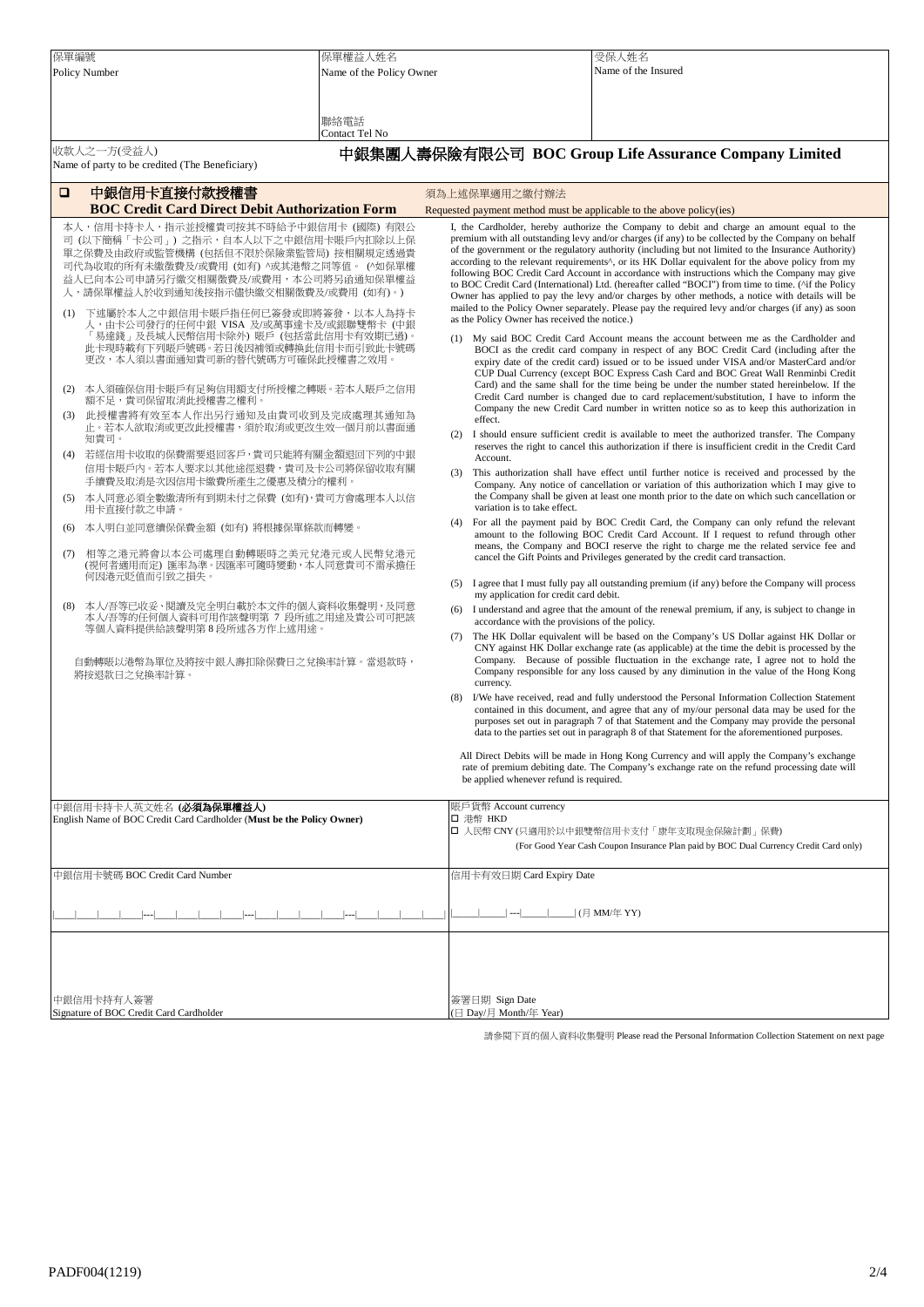## 個人資料收集聲明

在中銀集團人壽保險有限公司("中銀人壽"),保護我們客戶個人資料對我們很重要。作為一個提供保險產品及服務的機構,收集及運用客戶個人資料是我們日常商業運作的基本工作。

如客戶希望了解中銀人壽的私隱政策的詳情,歡迎透過以下網址 <http://www.boclife.com.hk/tc/others/privacy-policy.html> 閱讀有關文件。

1. 本聲明列載中銀集團人壽保險有限公司(下稱「本公司」)有關其資料當事人(見以下定義)的資料政策。 2. 就本聲明而言,「本集團」指本公司及其控股公司、分行、附屬公司、代表辦事處及附屬成員,及其中任何一方,不論其所在地。附屬成員包括本公司的控股公司之分行、附屬公司、代表辦事處及附屬成員,不論其所在地。<br>3. 「資料當事人」一詞,不論於本聲明何處提及,包括以下鳥個人的類別:<br>(3)本公司提供的保險及名同用戶的董事、股東、高級職員及經理;及<br>(b)任何公司中請人及客戶用戶的董事、股東、高級職員及經理;及<br>(c)本公司的供應商、承建商、服務 。<br>爲免疑問,「資料當事人」不包括任何法人團體。本聲明的內容適用於所有資料當事人,並構成其與本公司不時訂立或可能訂立的任阿合約及/或保單的一部分。若本聲明與有關合約及/或保單存在任何差異或分歧,就有關保護 資料當事人的個人資料而言概以本聲明鳥準。本聲明並不限制資料當事人在個人資料(私隱)條例(香港法例第 48章)(「條例」)下之權利。<br>4. 資料當事人在建立、延續保險業務及行政事宜及或有關的產品及服務及授信、處理有關本公司簽發的保單的索償,及或處理任何和所有其他資料當事人的要求、查詢或投訴、及/或為遵守在香港特別行政區境内或境外的<br>監管或其他機關頒佈的任何法律、發出的指引或要求(包括但不限於根據香港特別行政區與美國之間的跨政府協議(「跨政庵 5. 若未能向本公司提供該等資料,可能會由於資料不足導致本公司無法評估/處理你的申請及/或提供保險及相關服務和產品及授信。若你拒絕給予上述明確的同意,本公司也可能需要向適用的監管機構匯報保單項下的價值<br>和付款金額;在特定的情況下,若你拒絕給予明確的同意,本公司可能保留保單項下的部分或所有利益;或終止保單。 6. 本公司會不時收集或接收有關資料者事人的資料。該等資料包括但不限於在資料當事人與本公司延續正常業務往來期間,例如,當資料當事人簽發支票、存款或透過本公司發出的或提供的信用卡進行交易或在一般情況下<br>以口頭或書面形式與本公司溝通時,從資料當事人所收集的資料。 7. 資料當事人之資料(包括信用資料和以往申索紀錄)的用途將視乎其與本公司及/或本集團的關係性質有所不同,其中包括以下用途: 。<br>(a) 處理、評估及/或批核有關保險產品及服務的申請、調查和結清申索、偵測和防止欺詐行為(無論是否與就此申請而發出的保單有關)、及有關該等產品及服務的增添、更改、變更、**取消、績期及/或復效的申請;** (b) 管理由本公司及/或本集團簽發的保單; (c) 研究及/或設計供客戶使用的保險/金融產品及/或服務; (d) 與任何由本公司集團內的公司及相關聯公司提供的產品及/或**服務**相關,而由你提出或對你作出的索償,或以其他形式涉及你的索償有關的用途,包括但不限於作出、辯護、分析、調查、處理、評估、 。<br>釐定、結清或回應該等索償; (e) 在適當時進行身份及/或信貸檢查及進行資料配對程序; (f) 為符合根據下述適用於本公司及/或期望本公司及/或本集團遵從有關披露及使用資料之責任、規定或安排: (i) 在香港特別行政區境內或境外之已存在、現有或將來對其具約束力或適用於其的任何法律;<br>(ii) 在香港特別行政區境內或境外之已存在、現有或將來並由任何法定、監管、政府、稅務、執法或其他機構,或由金融服務提供者之自律監管或行業的團體或組織所發出或提供之任何指引或指導; (iii) 本公司及/或本集團因其金融、商業、營業或其他利益或活動處於或關連於相關本地或海外的法定、監管、政府、稅務、執法或其他機構或金融服務提供者之自律監管或行業團體或組織之司法管轄區而須承<br>擔或獲施加與本地或海外之法定、監管、政府、稅務、執法或其他機構或金融中介人、或金融服務提供者之自律監管或行業團體或組織之間的現有或將來之任何合約承諾或其他承諾及/或本公司及/或本集團遭<br>守適用稅務法律的義務,包括但不限於《海外賬戶稅收合規法案》和 (g) 處理(包括但不限於調查、分析、核保及裁定)有關本公司簽發的保單的索償; (h) 爲推廣服務、產品及其他標的(詳見下述第 9 段); (i) 提供客戶服務(包括但不限於處理查詢及投訴)及有關活動;<br>(j) 供本公司及任何本公司集團內的公司及相關聯公司作進行統<del>卡隊第斯院用途</del>; (k) 釐定本公司欠付你或你拖欠本公司的任何款項的金額,及執行你之責任,包括但不限於向你或任何已爲你的債務向本集團提供任何擔保或承諾的人士追收欠款;<br>(l) 爲符合根據任何本集團計劃下就遵從洗錢、恐怖份子資金籌集或其他非法活動之批准或防止或偵測而作出本集團内資料及信息分享及/或任何其他使用資料及信息的任何責任、規定、政策、程序、措施或安排; (m) 使本公司的實在或建議承讓人,或本公司對資料當事人的權利的參與人或附屬參與人評核意圖成為轉讓,參與或附屬參與的交易;<br>(n) 與資料當事人或其他人士之資料比較以進行信貸調查,資料核實或以其他方法產生或核實資料,不論有關比較是否為對資料當事人採取不利之行動而推行; (o) 作為維持資料當事人的信貸記錄或其他記錄(不論資料當事人與本公司是否存在任何關係),以作現在或將來參考之用;及 (p) 供作任何與上述事項有聯繫、有附帶性或有關的用途。 8. 本公司會對其持有的資料當事人資料保密,除非本公司可能會把該等資料提供及披露(如條例所定義的)給下述各方作先前一段列出的用途: (a) 任何代理人、承包人、或向本公司提供行政、電訊、電腦、付款或其他與本公司業務運作有關的服務的第三方服務供應商,不論其所在地; (b) 任何對本公司(包括本集團的任何成員)有保密責任並已承諾作出保密有關資料的其他人士; (c) 任何再保險及索償調查公司、有關的保險行業協會及聯會和該等協會及聯會的會員; (d) 信貸資料服務機構;而在資料當事人欠賬時,則可將該等資料提供給收數公司; (e) 任何與資料當事人已經或將會存在往來的金融機構、消費卡或信用卡發行公司、保險公司、證券及投資公司;<br>(1) 本公司及或本集團在根據對其本身及成本集團具約束力或適用的任何本地或外国法律、法例或法規規定下之責任或其他原因而必須向該人、實體、或政府或政府機構或金融中介人作出披露,或按照及為實施由任何<br>法定、監管、政府、税務、執法或其他機構或金融服務集供者之自律監管或行業團體或組織所提供或發出的指引或指導需預期向該人作出披露,或根據與本 (h) 本公司的任何實在或建議承讓人或就本公司對資料當事人的權利的參與人或附屬參與人或受讓人; } (i) (i) 本集團之任何成員; (ii) 第三方金融機構、承保人、信用卡公司、證券、商品及投資服務供應商; (iii) 第三方獎賞、年資獎勵、聯名合作及優惠計劃供應商; (iv) 本公司及本集團之聯名合作夥伴(有關服務和產品的申請表上會提供聯名合作夥伴的名稱(視屬何情況而定)); (v) 慈善或非牟利組織;及 、, 。。<br>(vi) 就上述第 7位段而獲本公司任用之第三方服務供應商(包括但不限於代寄郵件公司、電訊公司、電話促銷及直銷代理人、電話服務中心、數據處理公司及資訊科技公司), 不論其所在地。 本公司可能為上述第 7 段所列之目的不時將資料當事人的資料轉移往香港特別行政區境外的地區。 9. 使用資料作直接促銷 本公司擬使用資料當事人的資料作直接促銷及本公司須為此目的取得資料當事人同意(包括資料當事人不反對之表示)。2012 年個人資料(私隱)條例第 VIA 部中關於資料當事人的同意的特定要求。因此,請注意以下: (a) 本公司持有資料當事人的姓名、聯絡詳情、產品及服務投資組合信息、交易模式及行徑、財務背景及統計資料可不時被本公司用於直接促銷; (b) 以下服務、產品及類別可作推廣: (i) 財務、保險、信用卡、證券、商品、投資、銀行及相關服務和產品及授信; (ii) 獎賞、年資獎勵或優惠計劃及相關服務和產品;<br>(iii) 本公司的聯名合作夥伴提供之服務和產品(有關服務和產品的申請表上會提供聯名合作夥伴的名稱(視屬何情況而定));及 (iv) 為慈善及/或非牟利的目的之捐款及資助; (c) 上述服務、產品及標的可由本公司及/或下述人士提供或(如涉及捐款及資助)募捐: (i) 本集團之任何成員;<br>(ii) 第三方金融機構、承保人、信用卡公司、證券、商品及投資服務供應商;<br>(iii) 第三方獎賞、年資獎勵、聯名合作投優惠計劃供應商;<br>(iv) 本公司及本集團之聯名合作夥伴(有關服務和產品的申請表上會提供聯名合作夥伴的名稱(視屬何情況而定));及 (v) 慈善或非牟利組織 (d) 除本公司推廣上述服務、產品及標的外,本公司同時擬提供列明於上述第 9(a)段之資料至上述第 9(c)段的所有或其中任何人士,該等人士藉以用於推廣上述服務、產品及標的,並本公司須為此目的取得資料當事人同 〔其中包括資料當事人不反對之 若資料當事人不願意本公司使用或提供其資料予其他人士,藉以用於以上所述之直接促銷,資料當事人可通知本公司以行使其不同意此安排的權利。 10. 根據條例中的條款,任何資料當事人有權: (a) 查核本公司是否持有他的資料及要求查閱該等資料; (b) 要求本公司改正任何有關他的不準確的資料;及 (c) 查明本公司對於資料的政策及慣例和獲告知本公司持有的個人資料種類。 11. 根據條例之條款,本公司有權就處理任何查閱資料的要求收取合理費用。<br>12. 任何關於查閱或改正資料,或索取關於資料政策及慣例或所持有的資料種類的要求,應向下列人士提出: 中銀集團人壽保險有限公司 資料保障主任 中銀集團人壽保險有限公司 香港太古城英皇道 1111 號 太古城中心第 1 期 13 樓 傳真:(852) 2522 1219 13. 本聲明的英文版本與中文版本如有任何分歧,一概以英文版本為準。

二零一九年二月